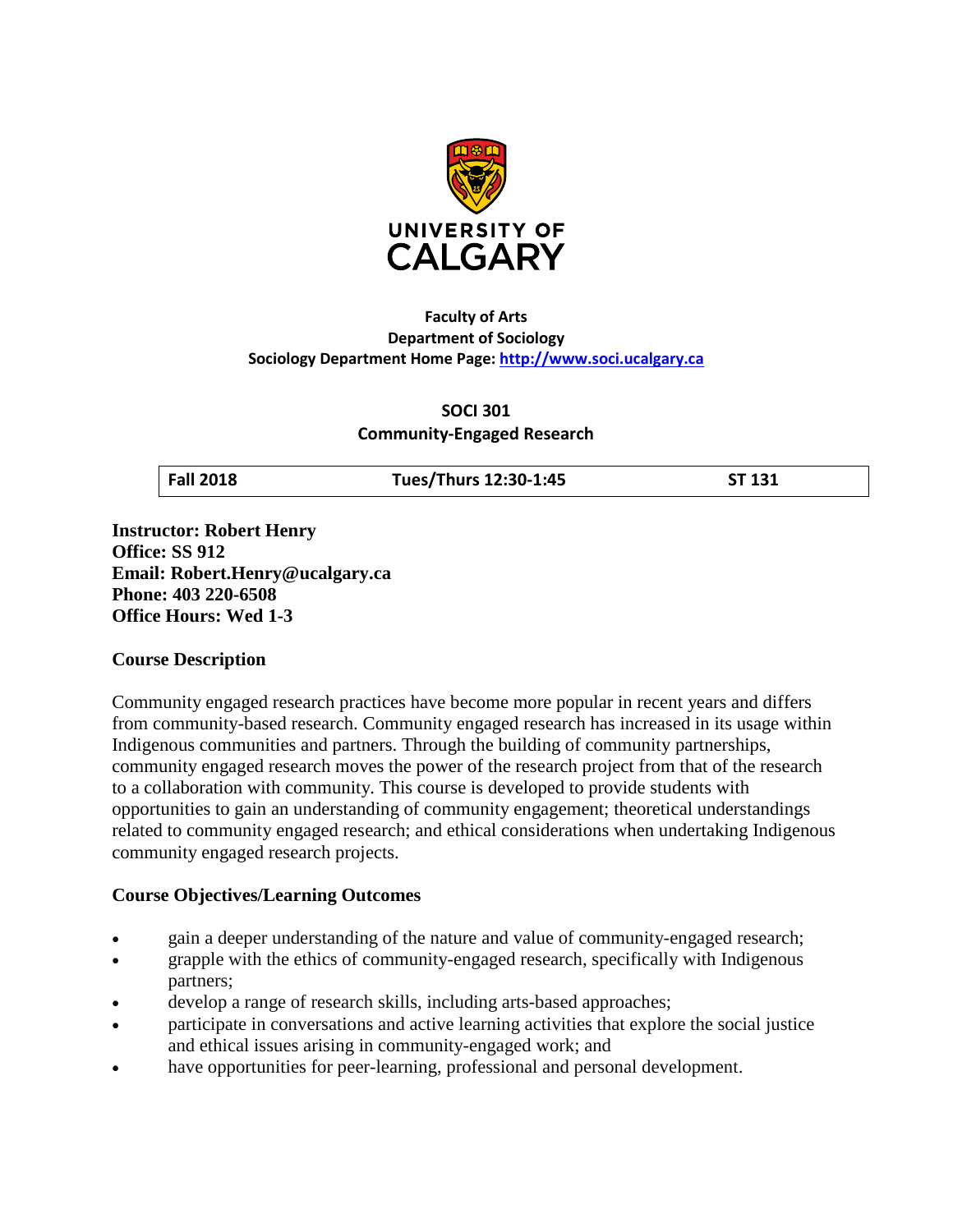## **Required Textbooks, Readings, Materials**

All readings will be made available on D2L.

### **Methods of Evaluation**

### **Group Research Project 65%**

Students must complete a group project for this course Students must work in groups of 4 or 5. The group project has 3 parts: the community partnership description(**October 25**), a presentation of results (**November 19)** and a final report (**December 4)**. Students will work collaboratively to develop a research project with a potential community partner. Students will not engage in any research other than the development of a literature review to help support the need for the project. Students will develop a research plan that can be put in place in collaboration with their community partner. Students will not engage in conversations with community agencies or partners to partner with the project, but rather to search out different grassroots organizations that work with Indigenous peoples in the city of Calgary or provincially.

### *Community Partnership Description 20%*

Your first task is to write a statement explaining who your research partner is. This will be a description to explain the agency or community partner and what they do in the community. Community partners will be grassroots focused, so government agencies (this includes police, health services, child welfare, etc) will be excluded. However, students can choose a specific Indigenous organization or community, i.e. Métis locals or First Nations Tribal Councils. The description will also outline the community engaged process that the group would hypothetically undertake to build partnerships explaining the significance of the different steps. A research question will be developed and proposed to frame the second task will be outlined. **(October 25**)

### *Class Presentation 10%*

Your final task is to conduct a 15-20 minute class presentation on your research proposal. This presentation can be the example of what your community knowledge translation/mobilization/community event that you will look to propose in your final paper. Feedback from the presentations will be given to strengthen the final paper that is due December 4. (**November 19**)

### *Research Design 30%*

Your second task is to design the research process. Students will look to different research methods and methodologies to best gain knowledge about their research topic and questions. Students are to search out an array of multiple research methods (quantitative, qualitative, mixed-methods) and provide a rationale for their use within their project. Be sure to also include the methodology in which the methods will be framed. For example, photovoice is a participatory action research method, where research is viewed as a transformative process and shaped by feminism and critical anit-oppressive theories. When conducting such research with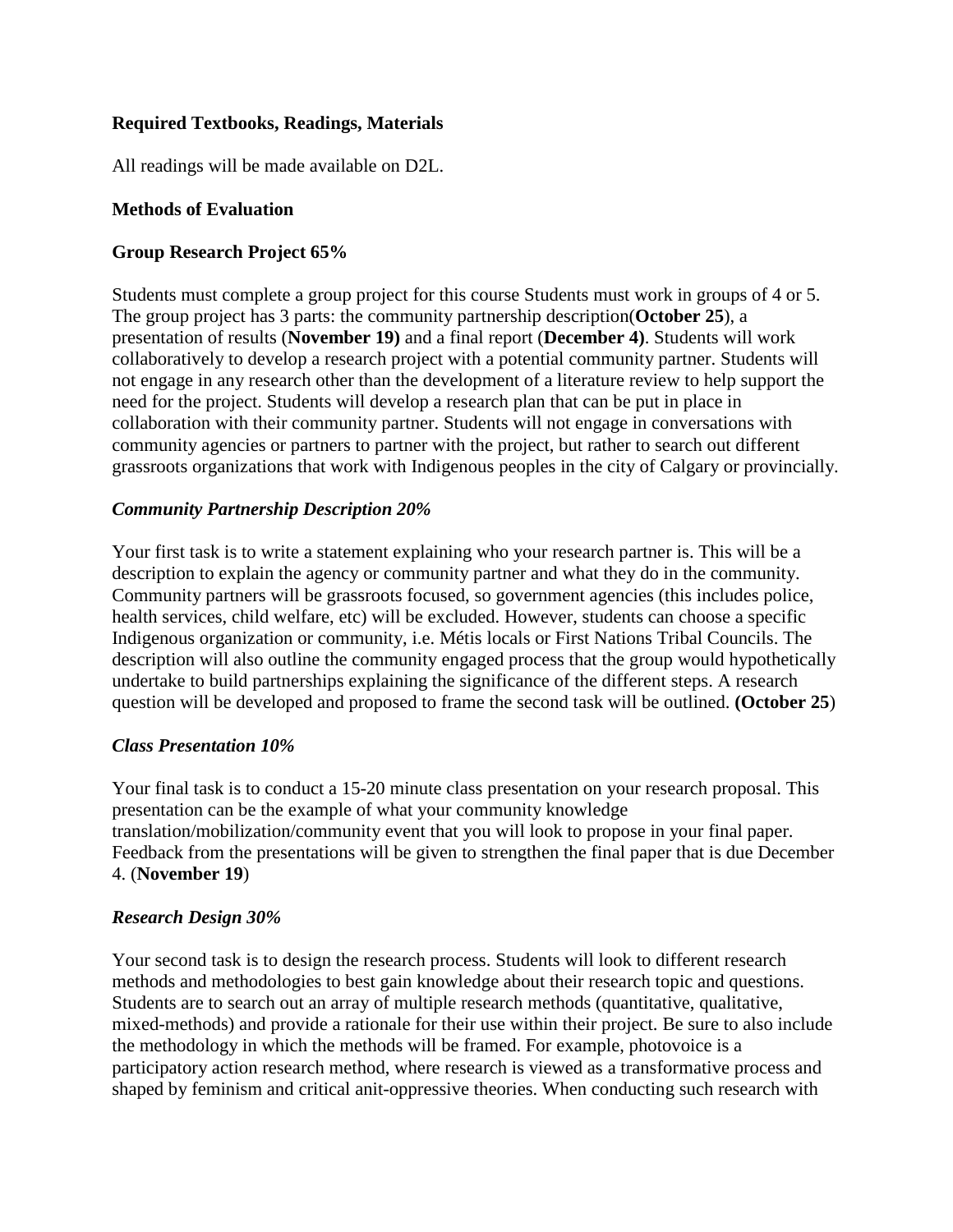Indigenous partners, what is the way(s) one enters into the research process within ethical decolonized paradigm. In the design, you will need to provide a literature review of the issue to show its significance, a methodology with methods, and knowledge mobilization/translation that will be undertaken with an explanation, i.e. cannot just say a community event. You will need to describe what the event is about, who is invited, how it relates to your overall objectives, and what it provides the community. More on the assignment will be discussed over the term. (**December 4**)

# *Colleague Assessment* 5*%*

You must "pull your own weight" as a group member. This means you must do your part of the assignment and make yourself available to work on the project. Failing to do could have dire consequences for you since each of your group members will evaluate your contribution to the group project. If you receive a participation grade of "0" from all of your fellow group members then you will not receive a grade and thus, FAIL THE COURSE. The colleague assessments will occur on **December 4**.

# **Final Exam Information**

# **1. Closed Book Examinations 35%**

There will be 1 final examination. The examination will cover lectures, guest lectures, videos, and reading materials scheduled up to the exams. This means that students will also be responsible for reading/topics not covered in class.

The examination will be a combination of any or all of the following: multiple choice, definition, short answer, and essay questions. This manner of testing allows the student to demonstrate varying methods of academic skill. I do not expect students to rely solely on rote memory. I expect application, analysis, synthesis, and integration of course materials into your reasoned and concise answers.

The short answer and essay questions require a reasonable standard of writing. Poor spelling, disjointed or incomplete sentences, poor grammar and punctuation, inadequate sentence and paragraph structure only detract from the ideas you are trying to express and will negatively impact your mark.

Final Examination Date set by Registrar 35%

**If you miss the final exam for a valid reason,** contact the Sociology Department Office at the University of Calgary (220-6502) within 48 hours to apply for a deferred exam no later than the deadline indicated in the 2017/18 University of Calgary Calendar. Otherwise, again, university regulations require that you receive a score of zero on the final exam.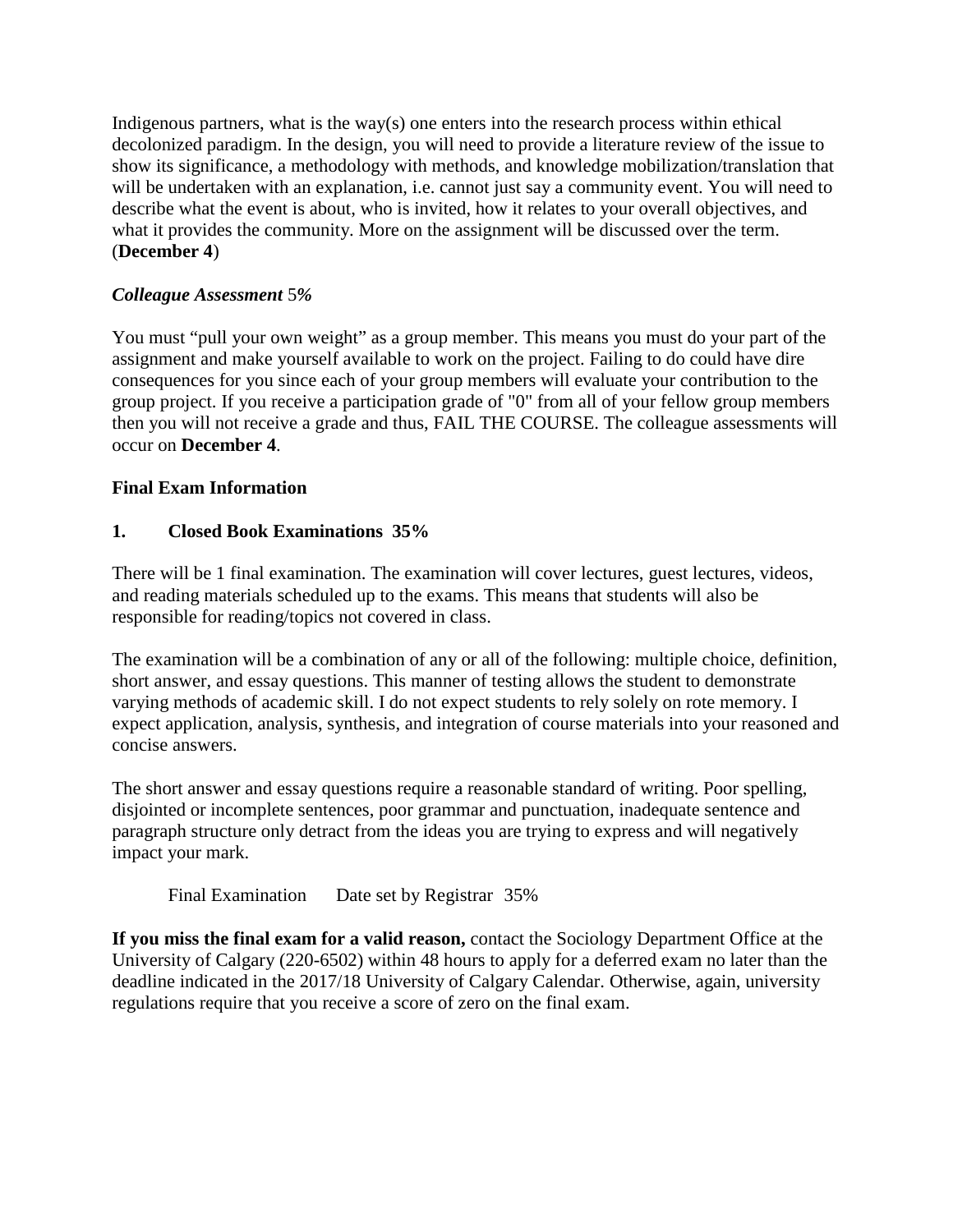## **Grading Scale**

| Grade        | <b>Percent range</b> | <b>Grade Point Value</b> | <b>Description</b>                       |
|--------------|----------------------|--------------------------|------------------------------------------|
| $A+$         | $96 - 100\%$         | 4.0                      | Outstanding performance                  |
| $\mathbf{A}$ | $90 - 95.99\%$       | 4.0                      | Excellent-superior performance           |
| $A-$         | $85 - 89.99\%$       | 3.7                      |                                          |
| $B+$         | $80 - 84.99\%$       | 3.3                      |                                          |
| B            | $75 - 79.99\%$       | 3.0                      | Good – clearly above average performance |
| $B -$        | $70 - 74.99\%$       | 2.7                      |                                          |
| $C+$         | $67 - 69.99\%$       | 2.3                      |                                          |
| $\mathbf C$  | $63 - 66.99\%$       | 2.0                      | Satisfactory - basic understanding       |
| $C-$         | $59 - 62.99\%$       | 1.7                      |                                          |
| $D+$         | $55 - 58.99\%$       | 1.3                      |                                          |
| D            | $50 - 54.99\%$       | 1.0                      | Minimal pass - marginal performance      |
| F            | $< 50\%$             | $\theta$                 | unsatisfactory performance               |

Letter grades will be assigned and submitted to the registrar based on the following scale:

The grades for a course component may be scaled to maintain equity among sections and to conform to departmental norms.

### **Grade Reappraisal**

Within two weeks of the date the exam/assignment is returned, students seeking reappraisal of examinations or assignments must submit a written response to the instructor explaining the basis for reconsideration of one's mark. The instructor will reconsider the grade assigned and will then book a time with the student to discuss his or her work and rationale. It should be noted that a re- assessed grade may be raised, lowered, or remain the same.

### **Email**

Feel free to contact me over email at any time. Please put your course number and section in your email's subject line, and include a proper salutation, your full name, student ID, and a proper closing in the body of your email. All emails violating customary email conventions will be ignored. All other emails will be answered within one business day. I do not answer emails over the weekend. Please take that into account when emailing me questions pertaining assignments or exams. If you have a course-related question, please check the course outline first. Questions that can be answered by consulting the course outline will not be answered. Also, please e-mail me for administrative purposes only, for example to set up an appointment. Please do not use e-mail as a replacement for an office visit, if there is something you want to discuss. Questions about the course content and readings, concerns about grades, or any other personal issues should be dealt with in person during my office hours.

### **Emergency Evacuations**

In the case of fire or other emergency evacuation of this classroom, please proceed to the assembly point at **Professional Faculties-Food Court.** Please check these assembly point locations for all of your classes at:<http://www.ucalgary.ca/emergencyplan/assemblypoints>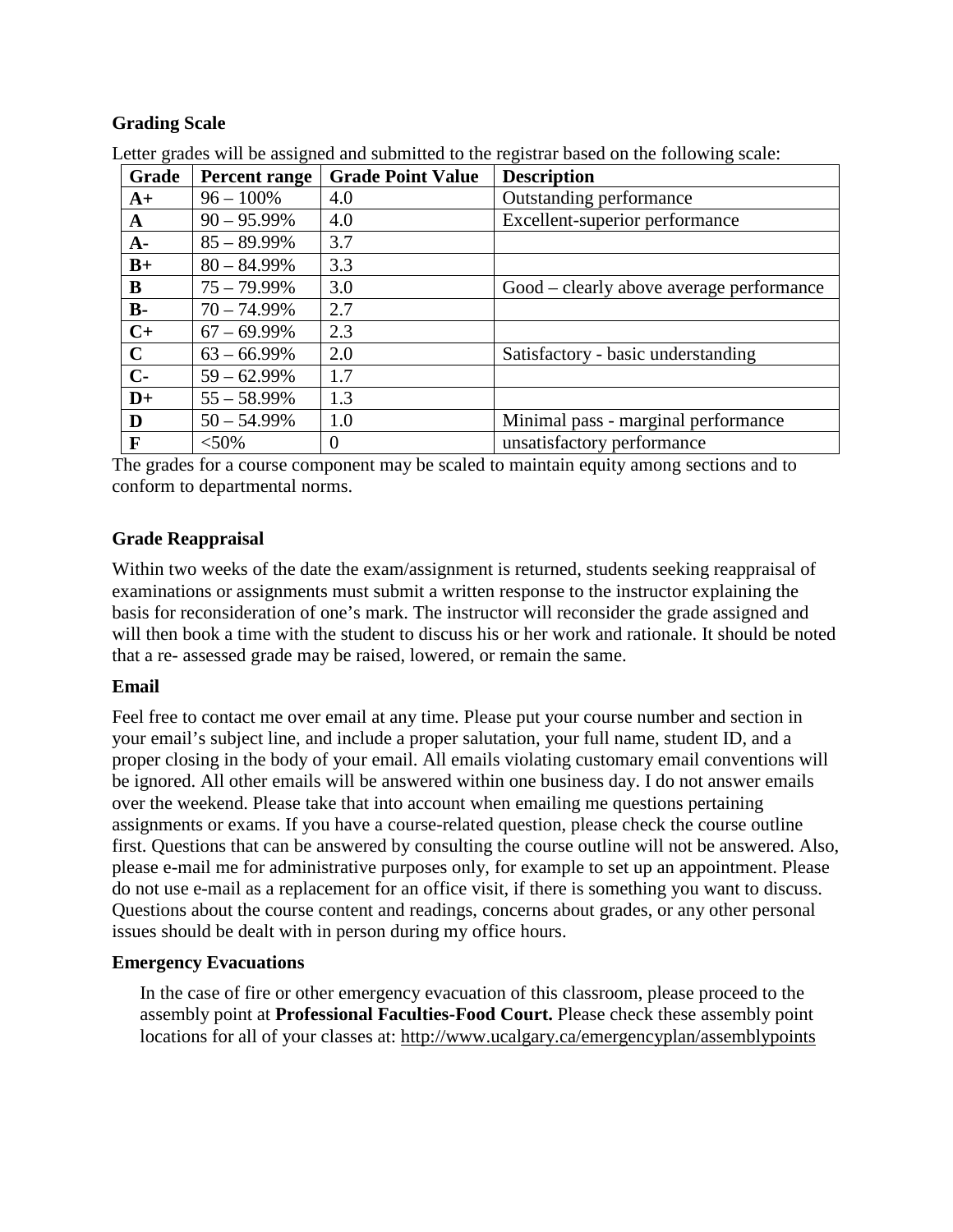#### **Handing in Papers, Assignments**

- 1. The main Sociology Department office does not deal with any course-related matters. Please speak directly to your instructor.
- 2. **Protection of Privacy:** The Freedom of Information and Protection of Privacy (FOIPP) legislation does not allow students to retrieve any course material from public places. Anything that requires handing back will be returned directly during class or office hours. If students are unable to pick up their assignments from the instructor, they provide the instructor with a stamped, self-addressed envelope to be used for the return of the assignment.
- 3. Final grades are not posted by the Sociology Department. They are only available online.

### **Ethics Research**

Students are advised that any research with human subjects – including any interviewing (even with friends and family), opinion polling, or unobtrusive observation – must have the approval of the Faculty Ethics Committee. In completing course requirements, students must not undertake any human subjects research without discussing their plans with the instructor, to determine if ethics approval is required.

### **Academic Misconduct**

Please refer to the website listed below for information on University of Calgary policies on Plagiarism/Cheating/Other Academic Misconduct: <http://www.ucalgary.ca/pubs/calendar/current/k-5.html>

### **Deferrals**

When possible, please provide advance notice if you are unable to write an exam or complete/turn-in assignments on time. All requests for deferral of a course component due to health reasons must be accompanied by written documentation as outlined in the University Calendar and should be obtained while the student has the health issue rather than after recovery. Deferrals will be allowed in the following circumstances: illness, domestic affliction or religious conviction. Travel arrangements, misreading the syllabus, and scheduling conflicts with other classes or employment are not valid reasons for requesting a deferral. Deferrals will not be granted if it is determined that just cause is not shown by the student.

If you have missed a test for a legitimate reason, the instructor can require you to write a "make up" test as close in time to the original test as possible or can choose to transfer the percentage weight to another course component. If the instructor schedules a "make up" test for you, its date and location will be at the convenience of the Department of Sociology.

**Deferred Final Exam Form:** Please note that requests to defer a Registrar scheduled final exam are dealt with through the Registrar's Office. Further information about deadlines, and where paperwork should be taken, is available on the form, which can be found at: <https://www.ucalgary.ca/registrar/student-forms>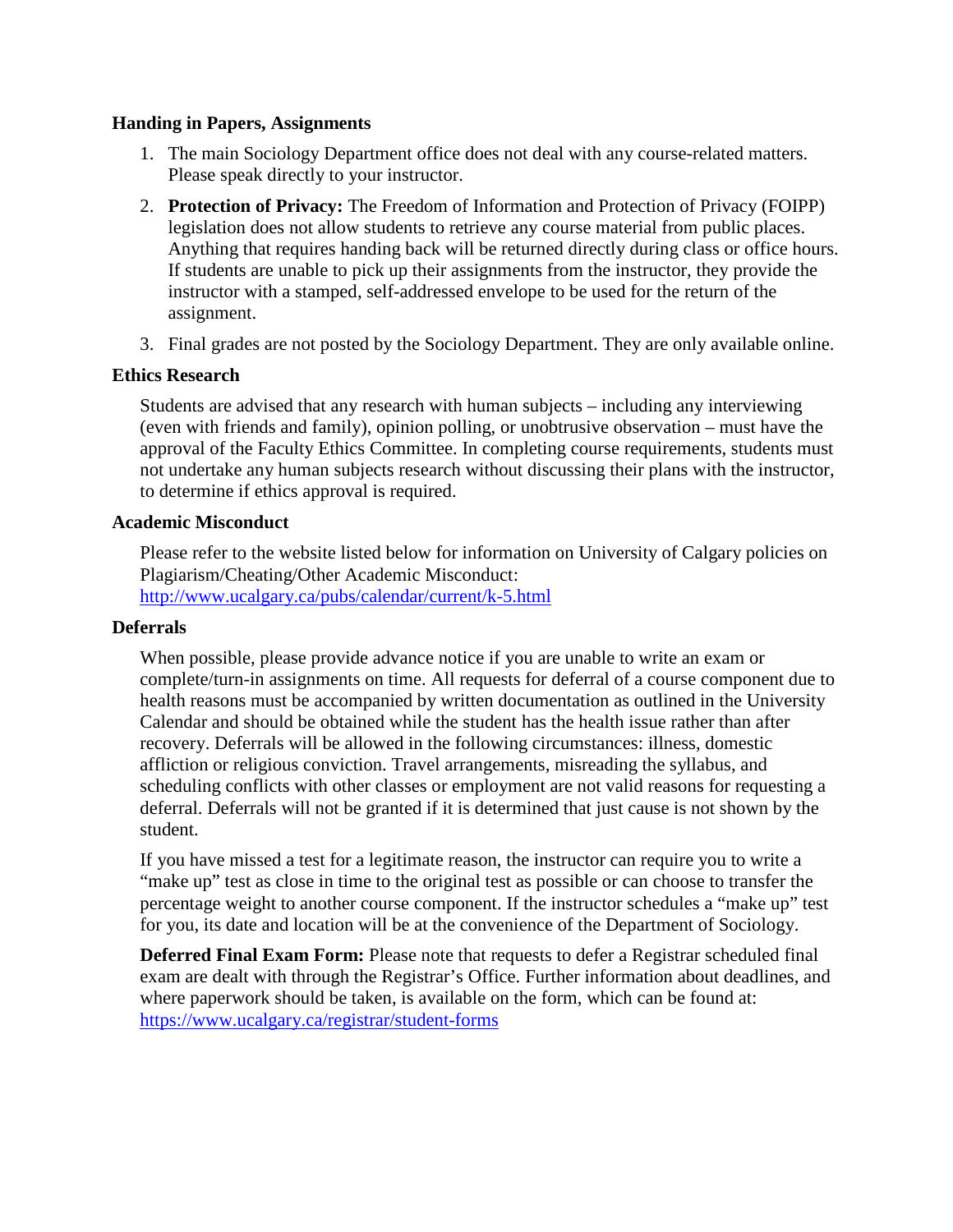**Deferred Term Work Form:** Deferral of term work past the end of a term also requires a form to be filled out. It's available at

https://www.ucalgary.ca/registrar/files/registrar/deferred\_termwork15\_0.pdf

Once an extension date has been agreed between instructor and student, the form should be taken to the Faculty of Arts Program Information Centre (SS 110) for approval by an Associate Dean (Students).

#### **Student Representation**

The 2018-19 Students' Union VP Academic is Jessica Revington [\(suvpaca@ucalgary.ca\)](mailto:suvpaca@ucalgary.ca).

For more information, and to contact other elected officials with the Student's Union, please visit this link: <https://www.su.ucalgary.ca/about/who-we-are/elected-officials/>

You may also wish to contact the Student Ombudsperson for help with a variety of University-related matters:<http://www.ucalgary.ca/ombuds/contact>

#### **Safewalk**

The University of Calgary provides a "safe walk" service to any location on Campus, including the LRT, parking lots, bus zones, and campus housing. For Campus Security/Safewalk call 220-5333. Campus Security can also be contacted from any of the "Help" phones located around Campus.

#### **Academic Accommodation**

The student accommodation policy can be found at: [ucalgary.ca/access/accommodations/policy.](http://www.ucalgary.ca/access/accommodations/policy)

Students needing an Accommodation because of a Disability or medical condition should communicate this need to Student Accessibility Services in accordance with the Procedure for Accommodations for Students with

Disabilities [ucalgary.ca/policies/files/policies/student-accommodation-policy.](http://www.ucalgary.ca/policies/files/policies/student-accommodation-policy.pdf)

Students needing an Accommodation based on a Protected Ground other than Disability, should communicate this need, preferably in writing, to the course instructor.

#### **Student Resources**

**[SU Wellness Centre](http://www.ucalgary.ca/wellnesscentre/)**

### **[Campus Mental Health Strategy](https://www.ucalgary.ca/mentalhealth/)**

#### **Class Schedule**

| Week:          | Week of:   | Topic:                                                                          | Readings:                                      |
|----------------|------------|---------------------------------------------------------------------------------|------------------------------------------------|
|                | Sept. 6    | Introduction                                                                    |                                                |
| $\overline{2}$ | Sept. $10$ | <b>Theoretical Foundations</b><br>history of research and<br>Indigenous peoples | Smith, 2012<br>Hyett et al. 2018               |
| 3              | Sept. 17   | Cont'd                                                                          | Kovach, 2009 39-54<br>Rossman and Rallis, 2012 |